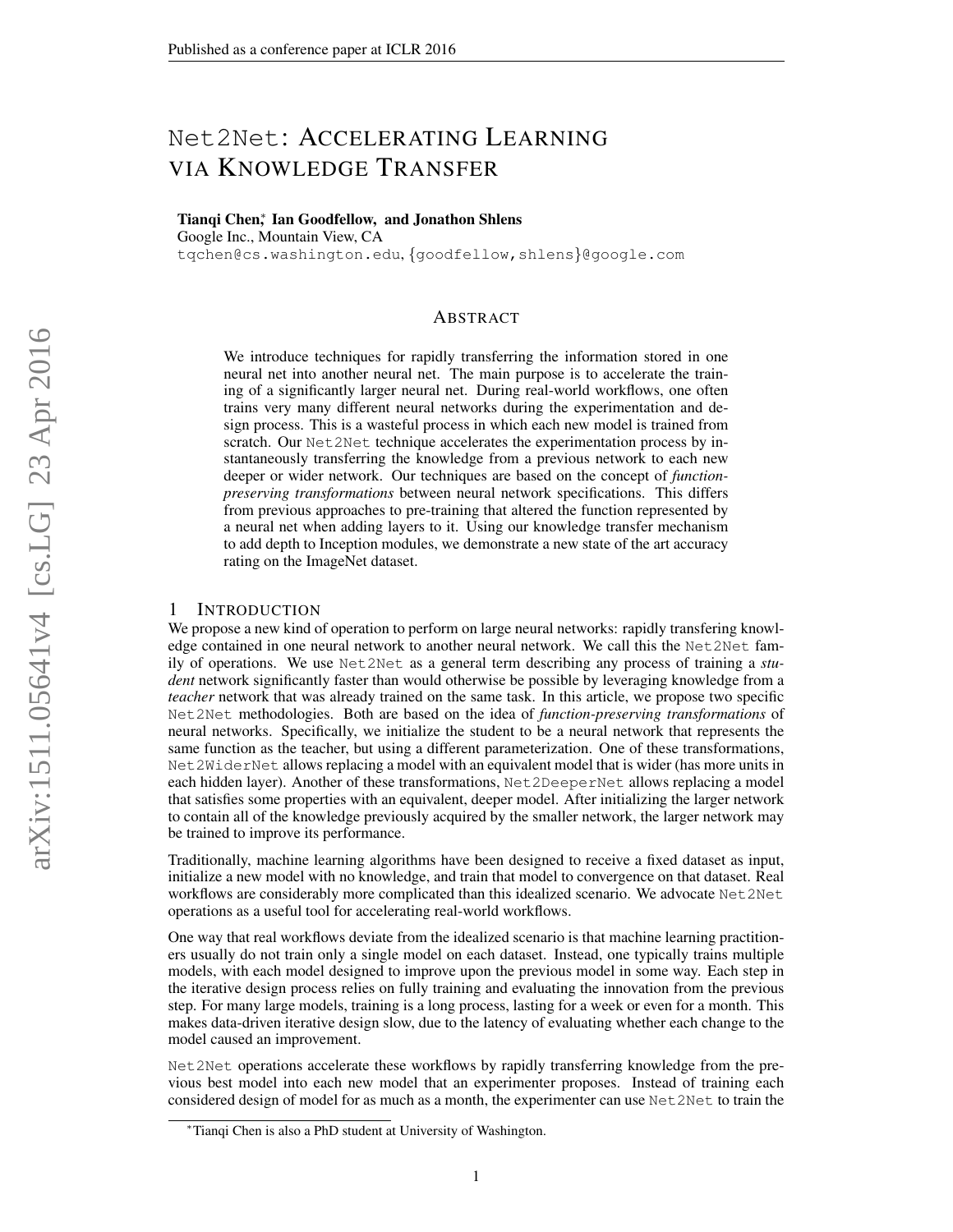

<span id="page-1-0"></span>Figure 1: Comparison between a traditional workflow and the Net2Net Workflow; Net2Net reuses information from an already trained model to speed up the training of a new model.

model for a shorter period of time beginning from the function learned by the previous best model. Fig [1](#page-1-0) demonstrates the difference of this approach from traditional one.

More ambitiously, real machine learning systems will eventually become lifelong learning systems [\(Thrun, 1995;](#page-9-0) [Silver et al., 2013;](#page-9-1) [Mitchell et al., 2015\)](#page-9-2). These machine learning systems need to continue to function for long periods of time and continually experience new training examples as these examples become available. We can think of a lifelong learning system as experiencing a continually growing training set. The optimal model complexity changes as training set size changes over time. Initially, a small model may be preferred, in order to prevent overfitting and to reduce the computational cost of using the model. Later, a large model may be necessary to fully utilize the large dataset. Net2Net operations allow us to smoothly instantiate a significantly larger model and immediately begin using it in our lifelong learning system, rather than needing to spend weeks or months re-train a larger model from scratch on the latest, largest version of the training set.

# 2 METHODOLOGY

In this section, we describe our new Net 2Net operations and how we applied them on real deep neural nets.

# 2.1 FEATURE PREDICTION

We briefly experimented with a method that proved not to offer a significant advantage: training a large student network beginning from a random initialization, and introducing a set of extra "teacher prediction" layers into the student network. Specifically, several convolutional hidden layers of the student network were provided as input to new, learned, convolutional layers. The cost function was modified to include terms encouraging the output of these auxiliary layers to be close to a corresponding layer in the teacher network. In other words, the student is trained to use each of its hidden layers to predict the values of the hidden layers in the teacher.

The goal was that the teacher would provide a good internal representation for the task that the student could quickly copy and then begin to refine. The approach resembles the FitNets [\(Romero et al.,](#page-9-3) [2014\)](#page-9-3) strategy for training very thin networks of moderate depth. Unfortunately, we did not find that this method offered any compelling speedup or other advantage relative to the baseline approach. This may be because our baseline was very strong, based on training with batch normalization [\(Ioffe](#page-9-4) [& Szegedy, 2015\)](#page-9-4). [Mahayri et al.](#page-9-5) [\(2015\)](#page-9-5) independently observed that the benefits of the FitNets training strategy were eliminated after changing the model to use batch normalization.

The FitNets-style approach to Net2Net learning is very general, in the sense that, if successful, it would allow any architecture of student network to learn from any architecture of teacher network. Though we were not able to make this general approach work, we encourage other researchers to attempt to design fully general Net2Net strategies in the future. We instead turned to different Net2Net strategies that were limited in scope but more effective.

# 2.2 FUNCTION-PRESERVING INITIALIZATIONS

We introduce two effective Net 2Net strategies. Both are based on initializing the student network to represent the same function as the teacher, then continuing to train the student network by normal means. Specifically, suppose that a teacher network is represented by a function  $y = f(x; \theta)$  where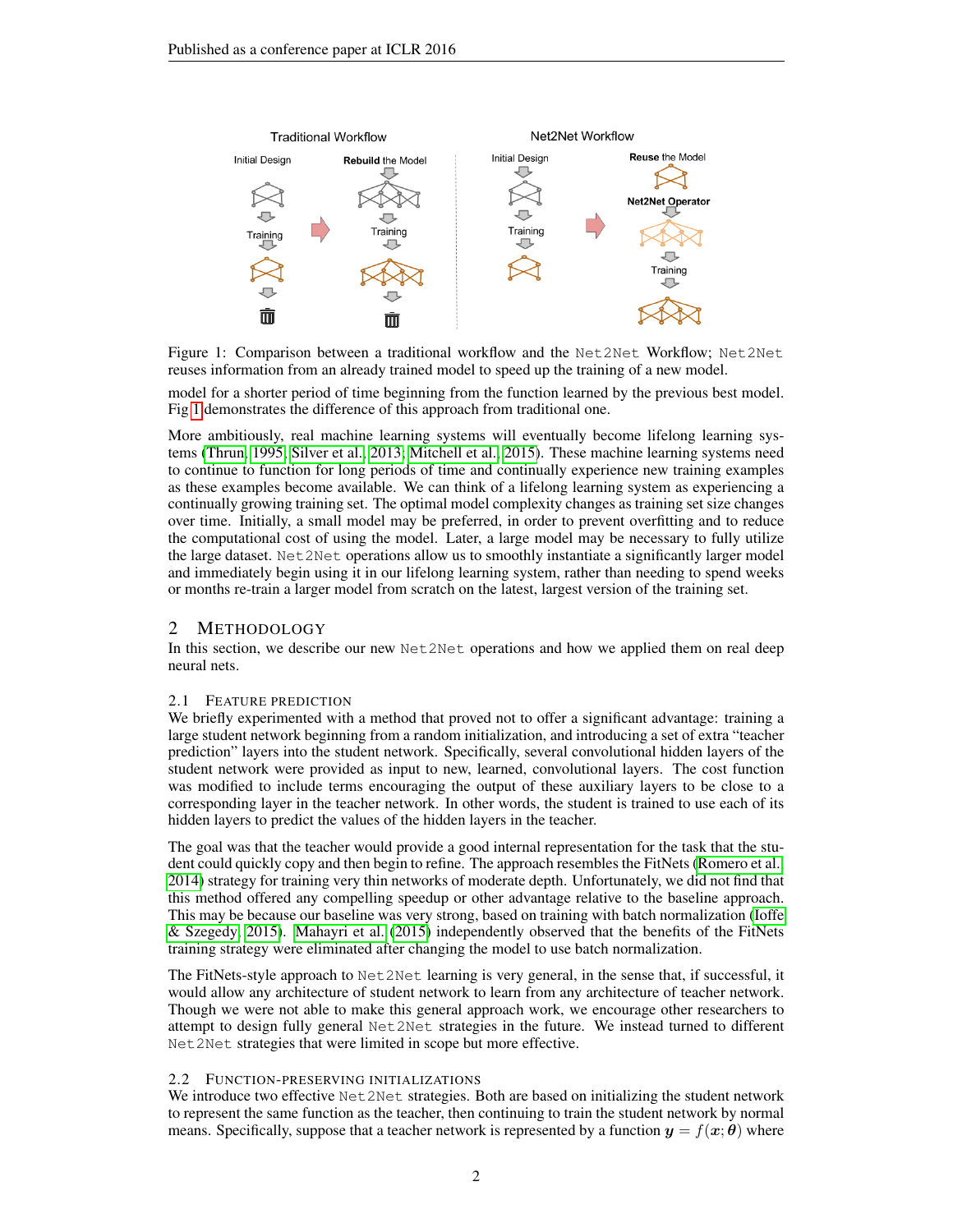#### Algorithm 1: Net2WiderNet

**Input:**  $\{W^{(i)}|i=1,2,\cdots n\}$ , the weight matrix of teacher net Use forward inference to generate a consistent random mapping  $\{g^{(i)}\}$ for  $i \in 1, 2, \cdots n$  do  $c_j \leftarrow 0$  for  $j \in 1, 2, \cdots q$  do  $c_{g(i-1)(j)} \leftarrow c_{g(i-1)(j)} + 1$ end for  $j \in 1, 2, \cdots q$  do  $\bm{U}_{k,j}^{(i)} \leftarrow \frac{1}{c_j} \bm{W}^{(i)}_{g^{(i-1)}(k),g^{(i)}(j)}$ end end **Output:**  $\{U^{(i)}|i=1,2,\dots n\}$ : the transformed weight matrix for wider net.

x is the input to the network, y is the output of the network, and  $\theta$  is the parameters of the network. In our experiments,  $f$  is defined by a convolutional network,  $x$  is an input image, and  $y$  is a vector of probabilities representing the conditional distribution over object categories given  $x$ .

Our strategy is to choose a new set of parameters  $\theta'$  for a student network  $g(x;\theta')$  such that

$$
\forall \mathbf{x}, f(\mathbf{x}; \boldsymbol{\theta}) = g(\mathbf{x}; \boldsymbol{\theta}').
$$

In our description of the method, we assume for simplicity that both the teacher and student networks contain compositions of standard linear neural network layers of the form  $h^{(i)} = \phi(W^{(i)\top} h^{(i-1)})$ where  $h^{(i)}$  is the activations of hidden layer i,  $W^{(i)}$  is the matrix of incoming weights for this layer, and  $\phi$  is an activation function, such as as the rectified linear activation function [\(Jarrett et al.,](#page-9-6) [2009;](#page-9-6) [Glorot et al., 2011\)](#page-9-7) or the maxout activation function [\(Goodfellow et al., 2013\)](#page-9-8). We use this layer formalization for clarity, but our method generalizes to arbitrary composition structure of these layers, such as Inception [\(Szegedy et al., 2014\)](#page-9-9). All of our experiments are in fact performed using Inception networks.

Though we describe the method in terms of matrix multiplication for simplicity, it readily extends to convolution (by observing that convolution is multiplication by a doubly block circulant matrix) and to the addition of biases (by treating biases as a row of  $W$  that are multiplied by a constant input of 1). We will also give a specific description for the convolutional case in subsequent discussions of the details of the method. Function-preserving initialization carries many advantages over other approaches to growing the network:

- The new, larger network immediately performs as well as the original network, rather than spending time passing through a period of low performance.
- Any change made to the network after initialization is guaranteed to be an improvement, so long as each local step is an improvement. Previous methods could fail to improve over the baseline even if each local step was guaranteed to be an improvement, because the initial change to the larger model size could worsen performance.
- It is always "safe" to optimize all parameters in the network. There is never a stage where some layers receive harmful gradients and must be frozen. This is in contrast to approaches such as cascade correlation, where the old units are frozen in order to avoid making poor adaptations while attempting to influence the behavior of new randomly connected units.

#### 2.3 NET2WIDERNET

Our first proposed transformation is Net2WiderNet transformation. This allows a layer to be replaced with a wider layer, meaning a layer that has more units. For convolution architectures, this means the layers will have more convolution channels.

Let us start with a simple special case to illustrate the operation. Suppose that layer  $i$  and layer  $i + 1$  are both fully connected layers, and layer i uses an elementwise non-linearity. To widen layer *i*, we replace  $W^{(i)}$  and  $W^{(i+1)}$ . If layer *i* has m inputs and *n* outputs, and layer  $i + 1$ has p outputs, then  $\boldsymbol{W}^{(i)} \in \mathbb{R}^{m \times n}$  and  $\boldsymbol{W}^{(i+1)} \in \mathbb{R}^{n \times p}$ . Net2WiderNet allows us to replace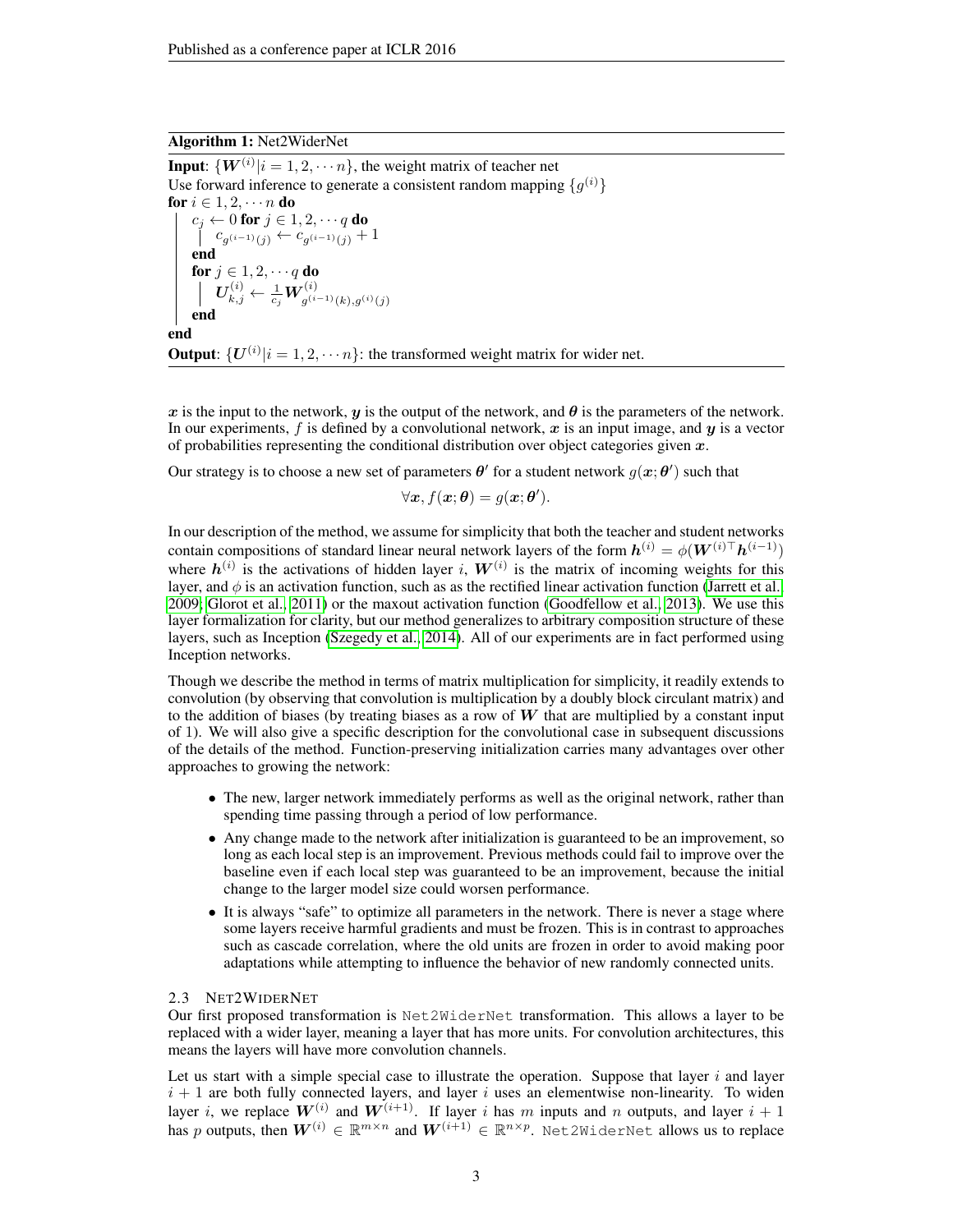

<span id="page-3-0"></span>Figure 2: The Net2WiderNet transformation. In this example, the teacher network has an input layer with two inputs  $x[1]$  and  $x[2]$ , a hidden layer with two rectified linear hidden units  $h[1]$  and  $h[2]$ , and an output  $y$ . We use the Net2WiderNet operator to create a student network that represents the same function as the teacher network. The student network is larger because we replicate the  $h[2]$  unit of the teacher. The labels on the edges indicate the value of the associated weights. To replicate the  $h[2]$  unit, we copy its weights c and d to the new  $h[3]$  unit. The weight f, going out of  $h[2]$ , must be copied to also go out of  $h[3]$ . This outgoing weight must also be divided by 2 to compensate for the replication of  $h[2]$ . This is a simple example intended to illustrate the conceptual idea. For a practical application, we would simultaneously replicate many randomly chosen units, and we would add a small amount of noise to break symmetry after the replication. We also typically widen many layers rather than just one layer, by recursively applying the Net  $2W \cdot \text{det}N$ et operator.

layer i with a layer that has q outputs, with  $q > n$ . We will introduce a random mapping function  $g: \{1, 2, \dots, q\} \rightarrow \{1, 2, \dots, n\}$ , that satisfies

$$
g(j) = \begin{cases} j & j \le n \\ \text{ random sample from } \{1, 2, \dots n\} & j > n \end{cases}
$$

We introduce a new weight matrix  $U^{(i)}$  and  $U^{(i+1)}$  representing the weights for these layers in the new student network. Then the new weights are given by

$$
\boldsymbol{U}_{k,j}^{(i)} = \boldsymbol{W}_{k,g(j)}^{(i)}, \quad \boldsymbol{U}_{j,h}^{(i+1)} = \frac{1}{|\{x|g(x) = g(j)\}|} \boldsymbol{W}_{g(j),h}^{(i+1)}.
$$

Here, the first n columns of  $W^{(i)}$  are copied directly into  $U^{(i)}$ . Columns  $n+1$  through q of  $U^{(i)}$  are created by choosing a random as defined in g. The random selection is performed with replacement, so each column of  $W^{(i)}$  is copied potentially many times. For weights in  $U^{(i+1)}$ , we must account for the replication by dividing the weight by replication factor given by  $\frac{1}{|\{x|g(x)=g(j)\}|}$ , so all the units have the exactly the same value as the unit in the original net.

This description can be generalized to making multiple layers wider, with the layers composed as described by an arbitrary directed acyclic computation graph. This general procedure is illustrated by Fig. [2.](#page-3-0) So far we have only discussed the use of a single random mapping function to expand one layer. We can in fact introduce a random mapping function  $g^{(i)}$  for every non-output layer. Importantly, these  $g^{(i)}$  are subject to some constraints as defined by the computation graph. Care needs to be taken to ensure that the remapping functions do in fact result in function preservation.

To explain, we provide examples of two computational graph structures that impose specific constraints on the random remapping functions.

One example is the layer structure used by batch normalization [\(Ioffe & Szegedy, 2015\)](#page-9-4). The layer involves both a standard linear transformation, but also involves elementwise multiplication by learned parameters that allow the layer to represent any range of outputs despite the normalization operation. The random remapping for the multiplication parameters must match the random remapping for the weight matrix. Otherwise we could generate a new unit that uses the weight vector for pre-existing unit  $i$  but is scaled by the multiplication parameter for unit  $j$ . The new unit would not implement the same function as the old unit  $i$  or as the old unit  $j$ .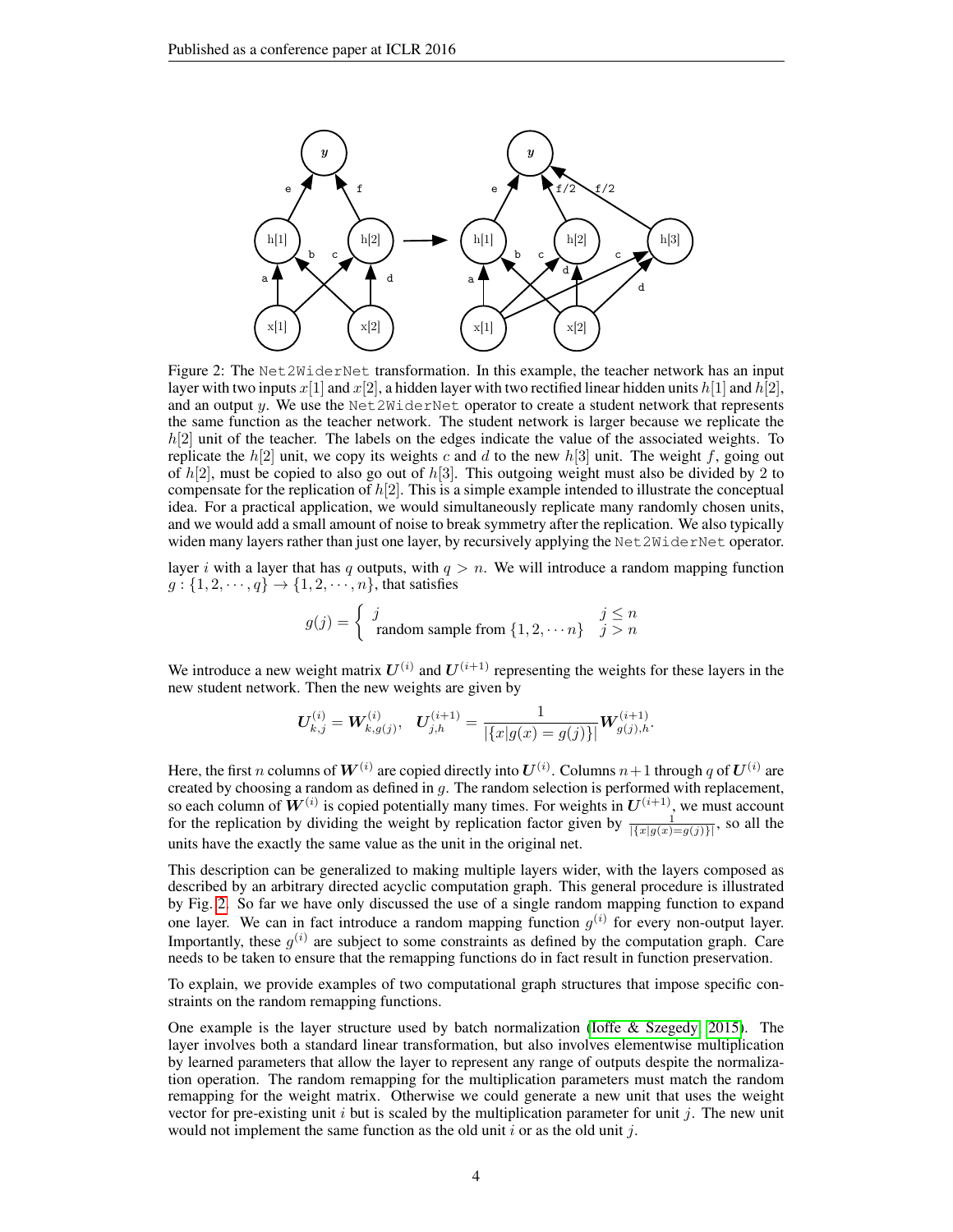

Figure 3: The Net2DeeperNet Transformation

Another example is concatenation. If we concatenate the output of layer 1 and layer 2, then pass this concatenated output to layer 3, the remapping function for layer 3 needs to take the concatenation into account. The width of the output of layer 1 will determine the offset of the coordinates of units originating in layer 2.

To make Net2WiderNet a fully general algorithm, we would need a *remapping inference* algorithm that makes a forward pass through the graph, querying each operation in the graph about how to make the remapping functions consistent. For our experiments, we manually designed all of the inference necessary rules for the Inception network, which also works for most feed forward network. This is similar to the existing shape inference functionality that allows us to predict the shape of any tensor in the computational graph by making a forward pass through the graph, beginning with input tensors of known shape.

After we get the random mapping, we can copy the weight over and divide by the replication factor, which is formally given by the following equation.

$$
\boldsymbol{U}_{k,j}^{(i)} = \frac{1}{|\{x|g^{(i-1)}(x) = g^{(i-1)}(k)\}|} \boldsymbol{W}_{g^{(i-1)}(k),g^{(i)}(j)}^{(i)}
$$

It is essential that each unit be replicated at least once, hence the constraint that the resulting layer be wider. This operator can be applied arbitrarily many times; we can expand only one layer of the network, or we can expand all non-output layers.

In the setting where several units need to share the same weights, for example convolution operations. We can add such constraint to the random mapping generation, such that source of weight is consistent. This corresponds to make a random mapping on the channel level, instead of unit level, the rest procedure remains the same.

When training with certain forms of randomization on the widened layer, such as dropout [\(Srivastava](#page-9-10) [et al., 2014\)](#page-9-10), it is acceptable to use perfectly transformation preserving Net2WiderNet, as we have described so far. When using a training algorithm that does not use randomization to encourage identical units to learn different functions, one should add a small amount of noise to all but the first copy of each column of weights. This results in the student network representing only approximately the same function as the teacher, but this approximation is necessary to ensure that the student can learn to use its full capacity when training resumes.

#### 2.4 NET2DEEPERNET

We also introduce a second function-preserving transformation, Net2DeeperNet. This allows us to transform an existing net into a deeper one. Specifically, the Net2DeeperNet replaces a layer  $h^{(i)} = \phi(h^{(i-1)\top}W^{(i)})$  with two layers  $h^{(i)} = \phi(U^{(i)\top}\phi(W^{(i)\top}h^{(i-1)}))$ . The new matrix U is initialized to an identity matrix, but remains free to learn to take on any value later. This operation is only applicable when  $\phi$  is chosen such that  $\phi(I\phi(v)) = \phi(v)$  for all vectors v. This property holds for the rectified linear activation. To obtain Net2DeeperNet for maxout units, one must use a matrix that is similar to identity, but with replicated columns. Unfortunately, for some popular activation functions, such as the logistic sigmoid, it is not possible to insert a layer of the same type that represents an identity function over the required domain. When we apply it to convolution networks, we can simply set the convolution kernels to be identity filters.

In some cases, to build an identity layer requires additional work. For example, when using batch normalization, we must set the output scale and output bias of the normalization layer to undo the normalization of the layer's statistics. This requires running forward propagation through the network on training data in order to estimate the activation statistics.

The approach we take is a specific case of a more general approach, that is to build a multiple layer network that factorizes the original layer. Making a deeper but equivalent representation. However it is hard to do general factorization of layers which non-linear transformation units, such as rectified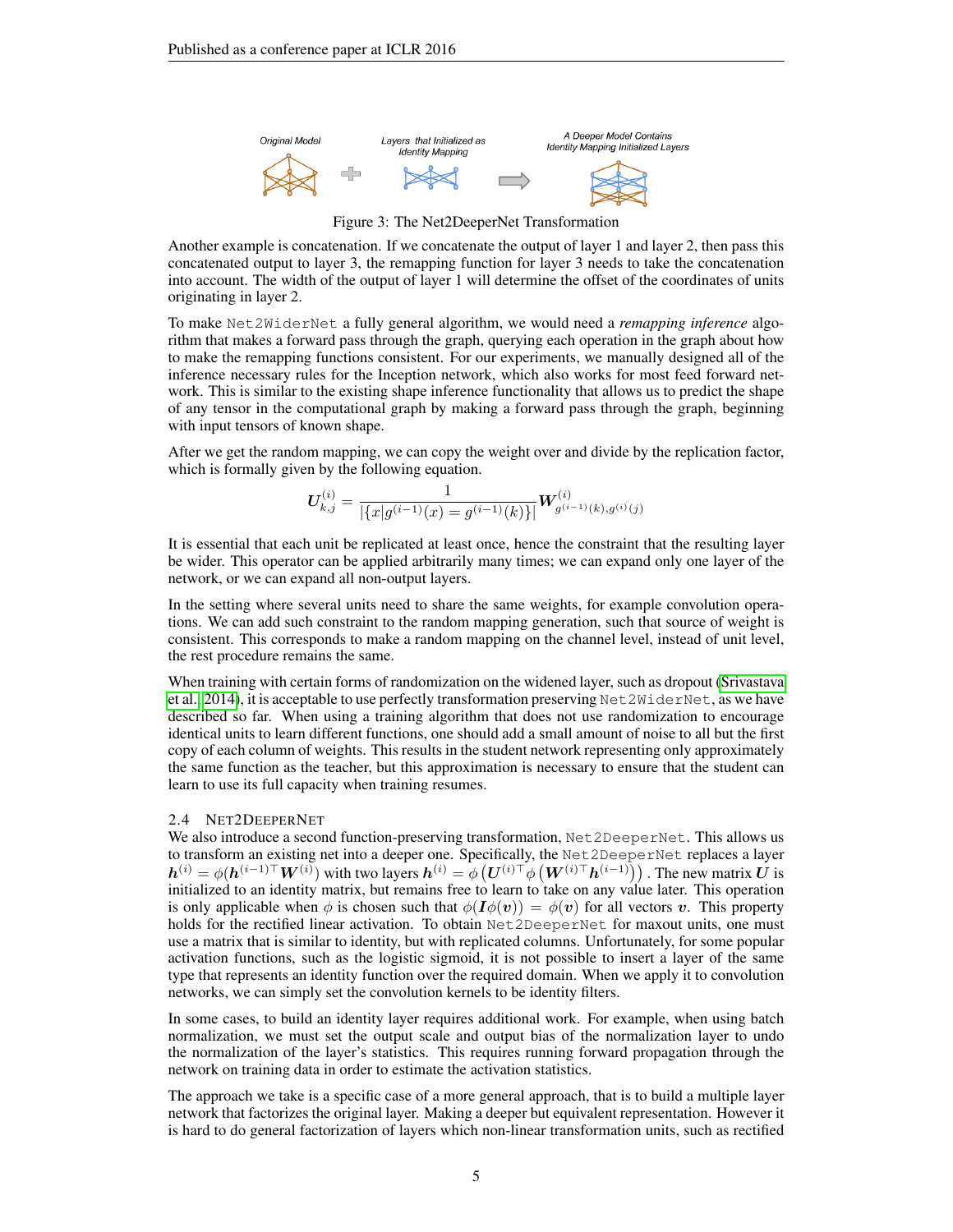linear and batch normalization. Restricting to adding identity transformation allows us to handle such non-linear transformations, and apply the methodology to the network architectures that we care about. It also saves the computation cost of doing such factorization. We think support for general factorization of layers is an interesting future direction that is worth exploring.

When using Net2DeeperNet, there is no need to add noise. We can begin training with a student network that represents exactly the same function as the teacher network. Nevertheless, a small amount of noise can be added to break the symmetry more rapidly. At first glance, it appears that Net2Net can only add a new layer with the same width as the layer below it, due to the use of the identity operation. However, Net2WiderNet may be composed with Net2DeeperNet, so we may in fact add any hidden layer that is at least as wide as the layer below it.

# 3 EXPERIMENTS

# 3.1 EXPERIMENTAL SETUP

We evaluated our Net 2Net operators in three different settings. In all cases we used an Inception-BN network [\(Ioffe & Szegedy, 2015\)](#page-9-4) trained on ImageNet. In the first setting, we demonstrate that Net2WiderNet can be used to accelerate the training of a standard Inception network by initializing it with a smaller network. In the second setting, we demonstrate that Net2DeeperNet allows us to increase the depth of the Inception modules. Finally, we use our  $Net2Net$  operators in a realistic setting, where we make more dramatic changes to the model size and explore the model space for better performance. In this setting, we demonstrate an improved result on ImageNet.

We will be comparing our method to some baseline methods:

- "Random pad": This is a baseline for  $Net2WiderNet$ . We widen the network by adding new units with random weights, rather than by replicating units to perform functionpreserving initialization. This operation is implemented by padding the pre-existing weight matrices with additional random values.
- "Random initialization" : This is a baseline for Net 2DeeperNet. We compare the training of a deep network accelerated by initialization from a shallow one against the training of an identical deep network initialized randomly.

# 3.2 NET2WIDERNET

We start by evaluating the method of Net 2WiderNet. We began by constructing a teacher network that was narrower than the standard Inception. We reduced the number of convolution channels at that was narrower than the standard inception. We reduced the number of convolution channels at each layer within all Inception modules by a factor of  $\sqrt{0.3}$ . Because both the input and output number of channels are reduced, this reduces the number of parameters in most layers to 30% of the original amount. To simplify the software for our experiments, we did not modify any component of the network other than the Inception modules. After training this small teacher network, we used it to accelerated the training of a standard-sized student network.

Fig. [4](#page-6-0) shows the comparison of different approaches. We can find that the proposed approach gives faster convergence than the baseline approaches. Importantly, Net2WiderNet gives the same level of final accuracy as the model trained from random initialization. This indicates that the true size of the model governs the accuracy that the training process can attain. There is no loss in accuracy that comes from initializing the model to mimic a smaller one. Net2WiderNet can thus be safely used to get to the same accuracy quicker, reducing the time required to run new experiments.

# 3.3 NET2DEEPERNET

We conducted experiments with using Net2DeeperNet to make the network deeper. For these experiments, we used a standard Inception model as the teacher network, and increased the depth of each inception module. The convolutional layers in Inception modules use rectangular kernels. The convolutional layers are arranged in pairs, with a layer using a vertical kernel followed by a layer using a horizontal kernel. Each of these layers is a complete layer with a rectifying nonlinearity and batch normalization; it is not just a factorization of a linear convolution operation into separable parts. Everywhere that a pair of vertical-horizontal convolution layers appears, we added two more pairs of such layers, configured to result in an identity transformation. The results are shown in Fig. [5.](#page-7-0) We find that Net2DeeperNet obtains good accuracy much faster than training from random initialization, both in terms of training and validation accuracy.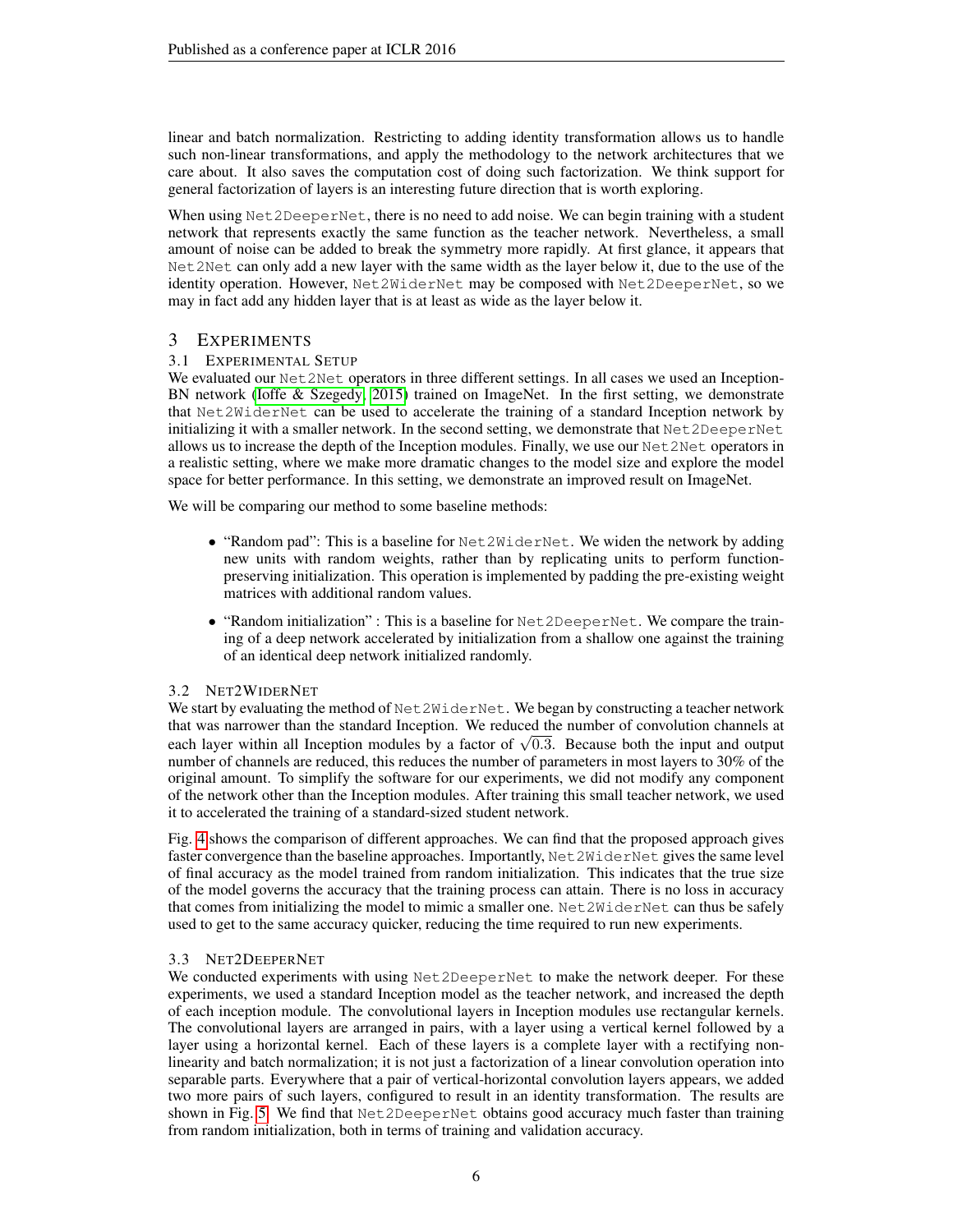

(a) Training Accuracy of Different Methods



(b) Validation Accuracy of Different Methods

<span id="page-6-0"></span>Figure 4: Comparison of various approaches for training a wider model. Net2Net provides a model that is useful almost immediately and reaches high levels of performance faster than the baseline approaches. In particular, Net2WiderNet converges to roughly its final validation set accuracy after roughly  $3 \times 10^6$  minibatches. The randomly initialized baseline converges to the same validation set accuracy but requires roughly an additional  $2 \times 10^6$  minibatches to do so.

#### 3.4 EXPLORING MODEL DESIGN SPACE WITH Net2Net

One of important property of Net2Net is that it enables quick exploration of modelp space, by transforming an existing state-of-art architecture. In this experiment, we made an ambitious exploration of model design space in both wider and deeper directions. Specifically, we enlarged the pioration of model design space in both wider and deeper directions. Specifically, we enlarged the width of an Inception model to  $\sqrt{2}$  times of the original one. We also built another deeper net by adding four vertical-horizontal convolutional layer pairs on top of every inception modules in the original Inception model.

The results are shown in Fig. [6.](#page-8-0) This last approach paid off, yielding a model that sets a new state of the art of 78.5% on our ImageNet validation set. We did not train these larger models from scratch, due to resource and time constraints. However, we reported the convergence curve of the original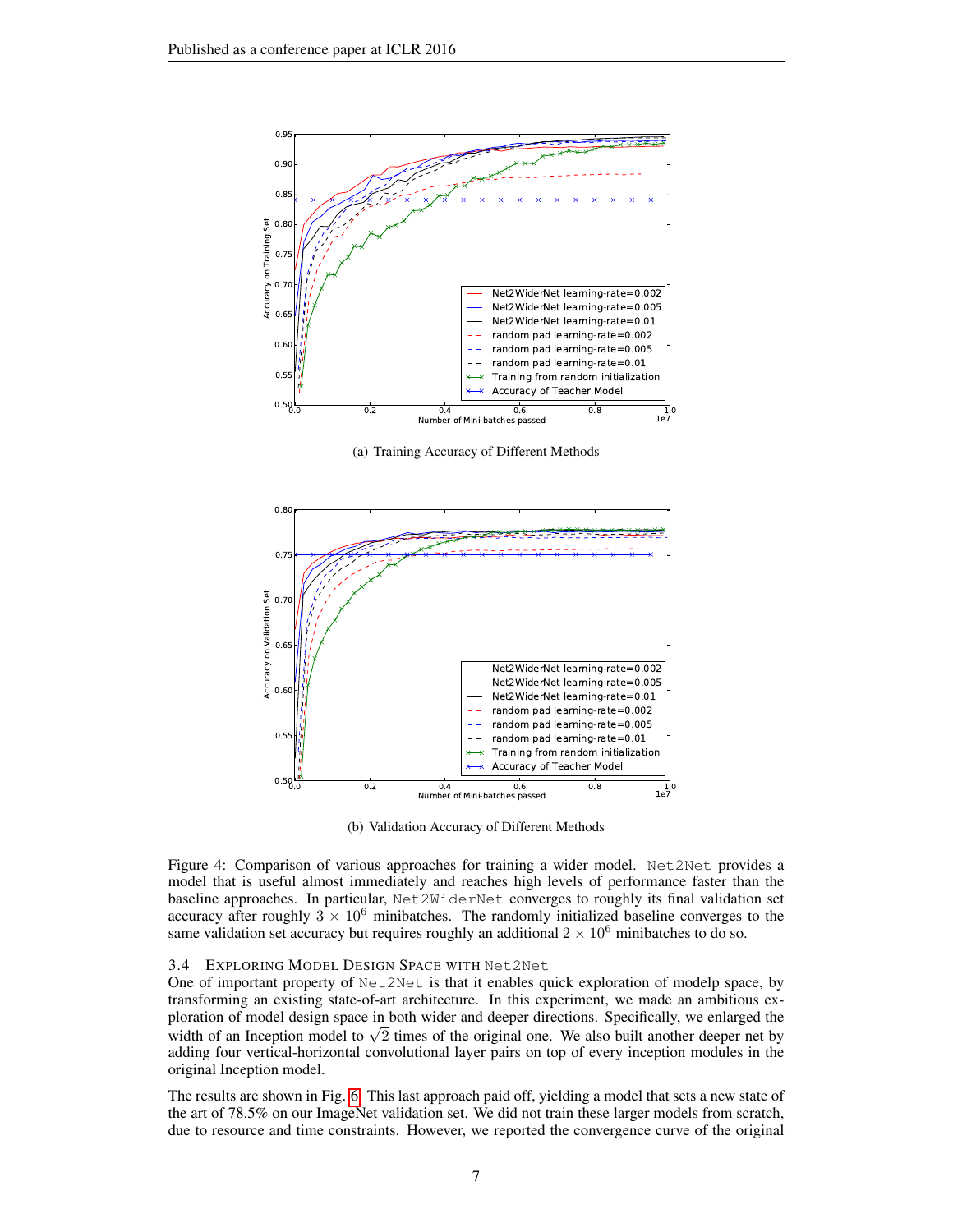

(a) Training Accuracy of Different Methods



<span id="page-7-0"></span>(b) Validation Accuracy of Different Methods

Figure 5: Comparison of methods of training a deeper model

inception model for reference, which should be easier to train than these larger models. We can find that the models initialized with Net2Net operations converge even faster than the standard model. This example really demonstrate the advantage of Net2Net approach which helps us to explore the design space faster and advance the results in deep learning.

# 4 DISCUSSION

Our Net2Net operators have demonstrated that it is possible to rapidly transfer knowledge from a small neural network to a significantly larger neural network under some architectural constraints. We have demonstrated that we can train larger neural networks to improve performance on ImageNet recognition using this approach. Net2Net may also now be used as a technique for exploring model families more rapidly, reducing the amount of time needed for typical machine learning workflows. We hope that future research will uncover new ways of transferring knowledge between neural networks. In particular, we hope future research will reveal more general knowledge transfer methods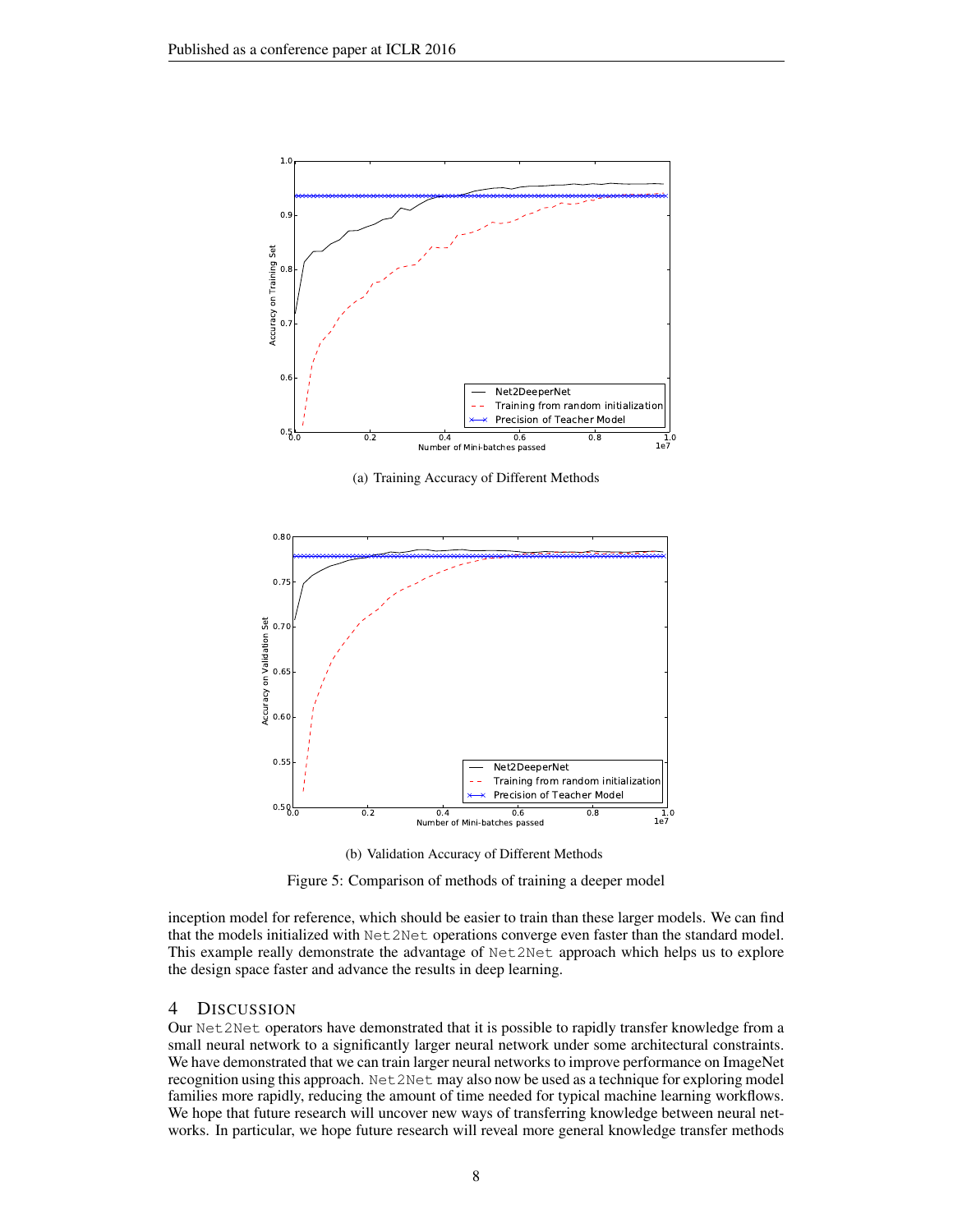

(a) Training Accuracy of Different Methods



(b) Validation Accuracy of Different Methods

<span id="page-8-0"></span>Figure 6: Using Net2Net to quickly explore designs of larger nets. By adding eight layers to each Inception module, we obtained a new state of the art test error on ImageNet.

that can rapidly initialize a student network whose architecture is not constrained to resemble that of the teacher network.

#### ACKNOWLEDGMENTS

We would like to thank Jeff Dean and George Dahl for helpful discussions. We also thank the developers of TensorFlow [\(Abadi et al., 2015\)](#page-8-1), which we used for all of our experiments. We would like to thank Conrado Miranda for helpful feedback that we used to improve the clarity and comprehensiveness of this manuscript.

# **REFERENCES**

<span id="page-8-1"></span>Abadi, Mart´ın, Agarwal, Ashish, Barham, Paul, Brevdo, Eugene, Chen, Zhifeng, Citro, Craig, Corrado, Greg S., Davis, Andy, Dean, Jeffrey, Devin, Matthieu, Ghemawat, Sanjay, Goodfellow, Ian, Harp, Andrew, Irving, Geoffrey, Isard, Michael, Jia, Yangqing, Jozefowicz, Rafal, Kaiser, Lukasz, Kudlur, Manjunath, Leven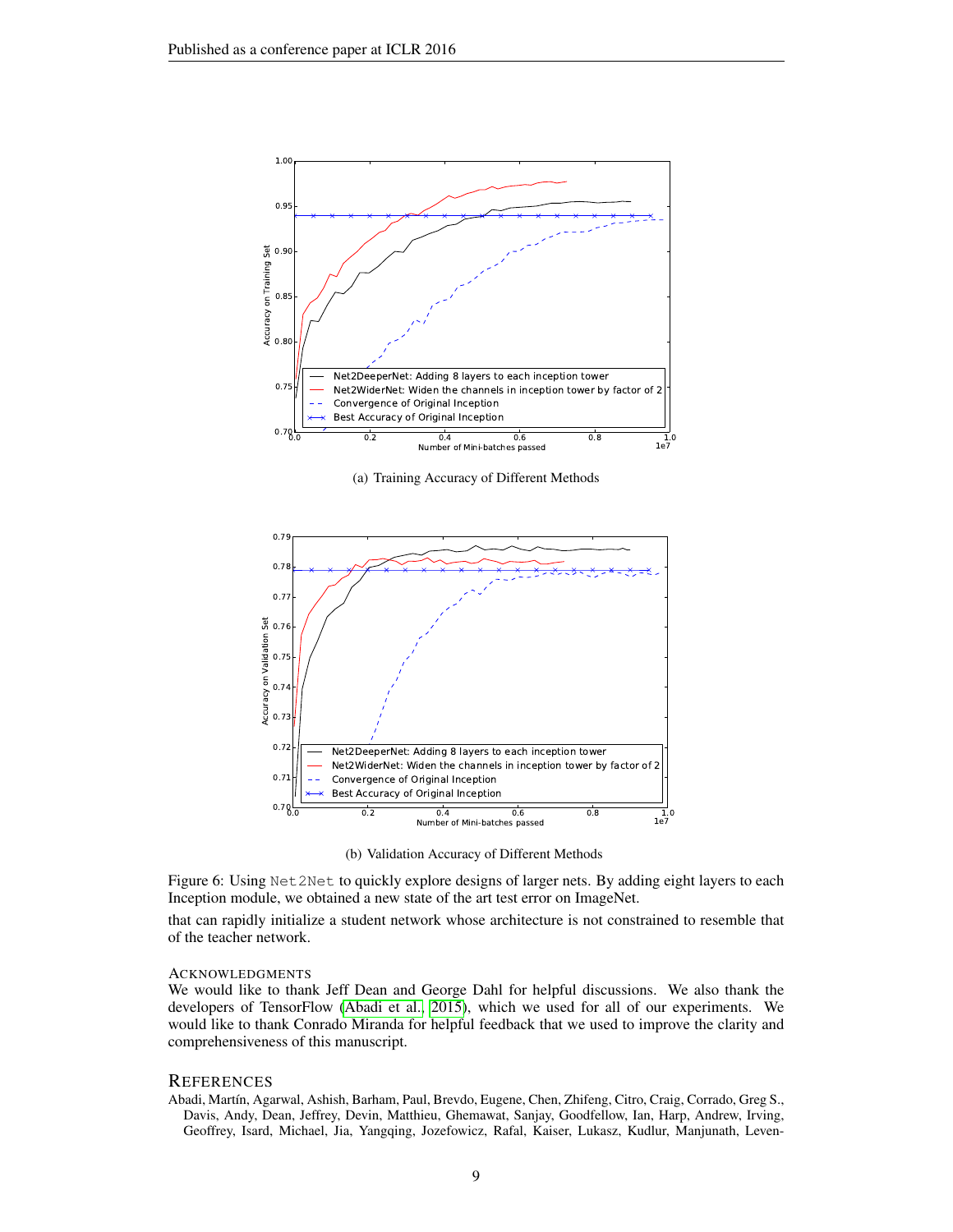berg, Josh, Mane, Dan, Monga, Rajat, Moore, Sherry, Murray, Derek, Olah, Chris, Schuster, Mike, Shlens, ´ Jonathon, Steiner, Benoit, Sutskever, Ilya, Talwar, Kunal, Tucker, Paul, Vanhoucke, Vincent, Vasudevan, Vijay, Viegas, Fernanda, Vinyals, Oriol, Warden, Pete, Wattenberg, Martin, Wicke, Martin, Yu, Yuan, and ´ Zheng, Xiaoqiang. TensorFlow: Large-scale machine learning on heterogeneous systems, 2015. URL <http://tensorflow.org/>. Software available from tensorflow.org.

- <span id="page-9-15"></span>Buciluă, Cristian, Caruana, Rich, and Niculescu-Mizil, Alexandru. Model compression. In Proceedings of the *12th ACM SIGKDD international conference on Knowledge discovery and data mining*, pp. 535–541. ACM, 2006.
- <span id="page-9-11"></span>Fahlman, Scott E. and Lebiere, Christian. The cascade-correlation learning architecture. pp. 524–532, Denver, CO, 1990. Morgan Kaufmann, San Mateo.
- <span id="page-9-7"></span>Glorot, X., Bordes, A., and Bengio, Y. Deep sparse rectifier neural networks. In *AISTATS'2011*, 2011.
- <span id="page-9-8"></span>Goodfellow, Ian J., Warde-Farley, David, Mirza, Mehdi, Courville, Aaron, and Bengio, Yoshua. Maxout networks. In *ICML'2013*, 2013.
- <span id="page-9-12"></span>Gutstein, Steven, Fuentes, Olac, and Freudenthal, Eric. Knowledge transfer in deep convolutional neural nets. *International Journal on Artificial Intelligence Tools*, 17(03):555–567, 2008.
- <span id="page-9-16"></span>Hinton, Geoffrey, Vinyals, Oriol, and Dean, Jeff. Distilling the knowledge in a neural network. *arXiv preprint arXiv:1503.02531*, 2015.
- <span id="page-9-18"></span>Hinton, Geoffrey E., Osindero, Simon, and Teh, Yee Whye. A fast learning algorithm for deep belief nets. *Neural Computation*, 18:1527–1554, 2006.
- <span id="page-9-4"></span>Ioffe, Sergey and Szegedy, Christian. Batch normalization: Accelerating deep network training by reducing internal covariate shift. 2015.
- <span id="page-9-6"></span>Jarrett, Kevin, Kavukcuoglu, Koray, Ranzato, Marc'Aurelio, and LeCun, Yann. What is the best multi-stage architecture for object recognition? In *Proc. International Conference on Computer Vision (ICCV'09)*, pp. 2146–2153. IEEE, 2009.
- <span id="page-9-5"></span>Mahayri, Amjad, Ballas, Nicolas, and Courville, Aaron. FitNets and batch normalization. Technical report, (unpublished), 2015.
- <span id="page-9-2"></span>Mitchell, T., Cohen, W., Hruschka, E., Talukdar, P., Betteridge, J., Carlson, A., Dalvi, B., Gardner, M., Kisiel, B., Krishnamurthy, J., Lao, N., Mazaitis, K., Mohamed, T., Nakashole, N., Platanios, E., Ritter, A., Samadi, M., Settles, B., Wang, R., Wijaya, D., Gupta, A., Chen, X., Saparov, A., Greaves, M., and Welling, J. Neverending learning. In *Proceedings of the Twenty-Ninth AAAI Conference on Artificial Intelligence (AAAI-15)*, 2015.
- <span id="page-9-3"></span>Romero, Adriana, Ballas, Nicolas, Ebrahimi Kahou, Samira, Chassang, Antoine, Gatta, Carlo, and Bengio, Yoshua. FitNets: Hints for thin deep nets. Technical Report Arxiv report 1412.6550, arXiv, 2014.
- <span id="page-9-1"></span>Silver, DL, Yang, Q, and Li, L. Lifelong machine learning systems: Beyond learning algorithms. In *AAAI Spring Symposium-Technical Report*, 2013.
- <span id="page-9-13"></span>Simonyan, Karen and Zisserman, Andrew. Very deep convolutional networks for large-scale image recognition. In *ICLR*, 2015.
- <span id="page-9-17"></span>Socher, Richard, Bauer, John, Manning, Christopher D., and Ng, Andrew Y. Parsing with compositional vector grammars. In *In Proceedings of the ACL conference*, 2013.
- <span id="page-9-10"></span>Srivastava, Nitish, Hinton, Geoffrey, Krizhevsky, Alex, Sutskever, Ilya, and Salakhutdinov, Ruslan. Dropout: A simple way to prevent neural networks from overfitting. *Journal of Machine Learning Research*, 15: 1929–1958, 2014. URL <http://jmlr.org/papers/v15/srivastava14a.html>.
- <span id="page-9-9"></span>Szegedy, Christian, Liu, Wei, Jia, Yangqing, Sermanet, Pierre, Reed, Scott, Anguelov, Dragomir, Erhan, Dumitru, Vanhoucke, Vincent, and Rabinovich, Andrew. Going deeper with convolutions. Technical report, arXiv:1409.4842, 2014.
- <span id="page-9-0"></span>Thrun, Sebastian. Lifelong learning: A case study. Technical Report CMU-CS-95-208, School of Computer Science, Carnegie Mellon University, Pittsburgh, PA 15213, November 1995.
- <span id="page-9-14"></span>Tieleman, T and Hinton, G. Lecture 6.5-rmsprop: Divide the gradient by a running average of its recent magnitude. *COURSERA: Neural Networks for Machine Learning*, 4, 2012.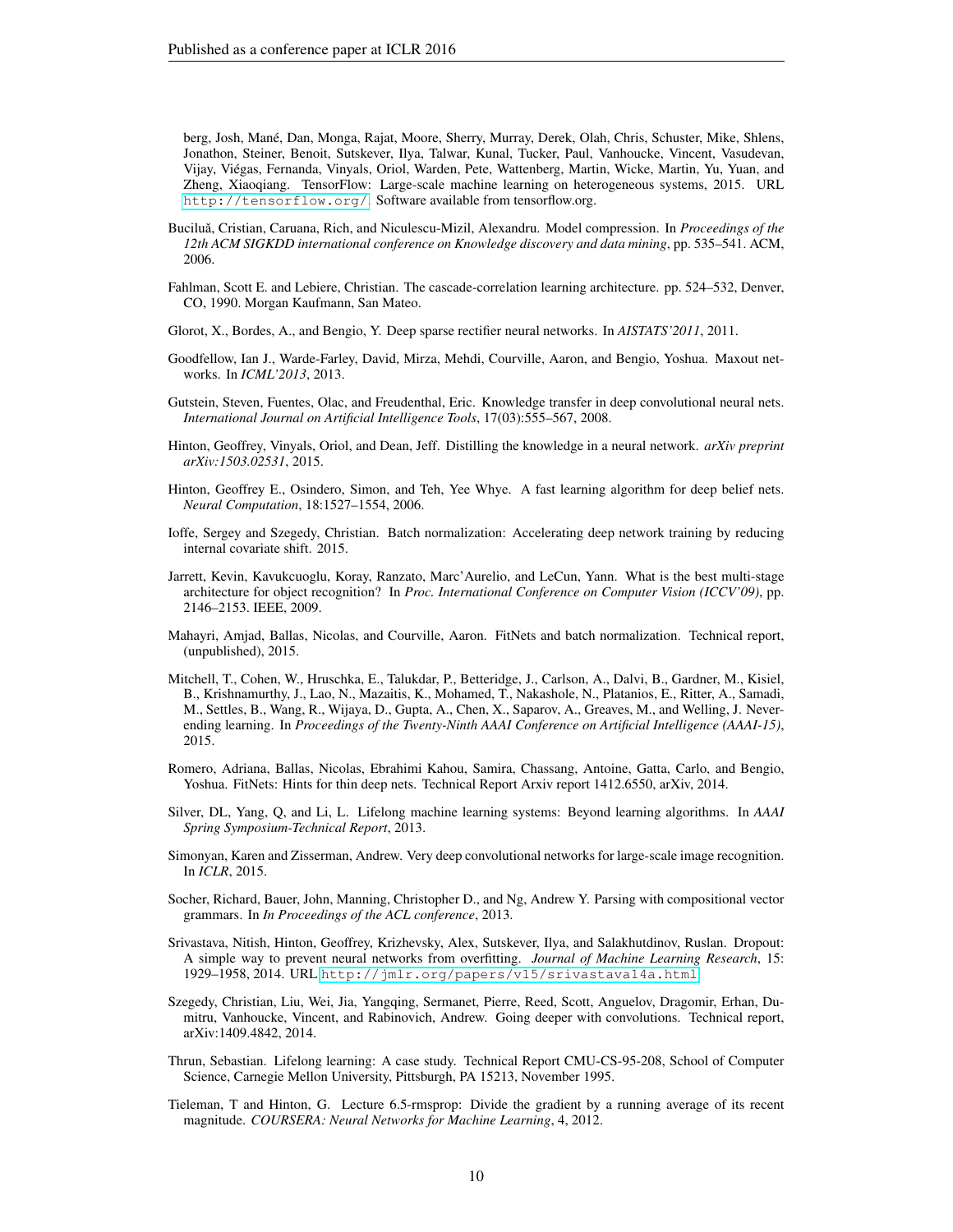# A CHOICE OF HYPERPARAMETERS FOR FINE TUNING Net2Net TRANSFORMED MODELS

Net2Net involves training neural networks in a different setting than usual, so it is natural to wonder whether the hyperparameters must be changed in some way. We found that, fortunately, nearly all of the hyperparameters that are typically used to train a network from scratch may be used to train a network with Net2Net. The teacher network does not need to have any of its hyperparameters changed at all. In our experience, the student network needs only one modification, which is to use a smaller learning rate than usual. We find that the initial learning rate for the student network should be approximately  $\frac{1}{10}$  the initial learning rate for the teacher network. This makes sense because we can think of the student network as continuing the training process begun by the teacher network, and typically the teacher network training process involves shrinking the learning rate to a smaller value than the initial learning rate.

# B RELATED WORK

*Cascade-correlation* [\(Fahlman & Lebiere, 1990\)](#page-9-11) includes a strategy for learning by enlarging a pre-existing model architecture. This approach uses a very specific architecture where each new hidden unit receives input from all previous hidden units. Also, the pre-existing hidden units do not continue to learn after the latest hidden unit has been added. A related approach is to add whole new layers while leaving the lower layers fixed [\(Gutstein et al., 2008\)](#page-9-12). Both these approaches can be considered part of the Net2Net family of operations for rapidly training a new model given a pre-existing one. However, these variants require passing through a temporary period of low performance after a new component has been added to the network but not yet been adapted. Our function-preserving initializations avoid that period of low performance. (In principle we could avoid this period entirely, but in practice we usually add some noise to the student model in order to break symmetry more rapidly—this results in a brief period of reduced performance, but it is a shorter period and the performance is less impaired than in previous approaches) Also, these approaches do not allow pre-existing portions of the model to co-adapt with new portions of the model to attain greater performance, while our method does.

Some work on knowledge transfer between neural networks is motivated by a desire to train deeper networks than would otherwise be possible, by incrementally training deeper networks with knowledge provided by smaller ones [\(Romero et al., 2014;](#page-9-3) [Simonyan & Zisserman, 2015\)](#page-9-13). These works trained convolutional networks with up to 19 weight layers. Somewhat perplexingly, we were able to train models of considerably greater depth without needing to use knowledge transfer, suggesting that deep models do not pose nearly as much difficulty as previous authors have believed. This may be due to our use of a very strong baseline: Inception [\(Szegedy](#page-9-9) [et al., 2014\)](#page-9-9) networks with batch normalization [\(Ioffe & Szegedy, 2015\)](#page-9-4) trained using RMSProp [\(Tieleman](#page-9-14) [& Hinton, 2012\)](#page-9-14). The models we refer to as "standard size" have 25 weight layers on the shortest path from input to output, and 47 weight layers on the longest path (3 convolution layers + 11 Inception modules, each Inception module featuring a convolution layer followed by three forked paths, the shortest of which involves only one more convolution and the longest of which involves three more). Rather than using knowledge transfer to make greater depth possible, our goal is merely to accelerate the training of a new model when a pre-existing one is available.

Model compression (Buciluă et al., 2006; [Hinton et al., 2015\)](#page-9-16) is a technique for transferring knowledge from many models to a single model. It serves a different purpose than our Net2Net technique. Model compression aims to regularize the final model by causing it to learn a function that is similar to the average function learned by many different models. Net2Net aims to train the final model very rapidly by leveraging the knowledge in a pre-existing model, but makes no attempt to cause the final model to be more regularized than if it had been trained from scratch.

Our Net2DeeperNet operator involves inserting layers initialized to represent identity functions into deep networks. Networks with identity weights at initialization have been used before by, for example, [Socher et al.](#page-9-17) [\(2013\)](#page-9-17), but to our knowledge that have not previously been used to design function-preserving transformations of pre-existing neural networks.

The specific operators we propose are both based on the idea of transformations of a neural network that preserve the function it represents. This is a closely related concept to the justification for greedy layerwise pretraining of deep belief networks [\(Hinton et al., 2006\)](#page-9-18). A deep belief network is a generative model that draws samples by first drawing a sample from a restricted Boltzmann machine then using this sample as input to the ancestral sampling process through a directed sigmoid belief network. This can be transformed into a deep belief network with one more layer by inserting a new directed layer in between the RBM and the directed network. If the new directed layer is initialized with weights from the RBM, then this added layer is equivalent to performing one extra step of Gibbs sampling in the RBM. It thus does not change the probability distribution represented by the deep belief network. Our function-preserving transformations are similar in spirit. However, our transformations preserve the function represented by a feed-forward network. Note that DBN layer stacking does not preserve the function represented by the deterministic upward pass through DBNs that is commonly used to define a feed-forward neural network. Our function-preserving transformations are more general in the